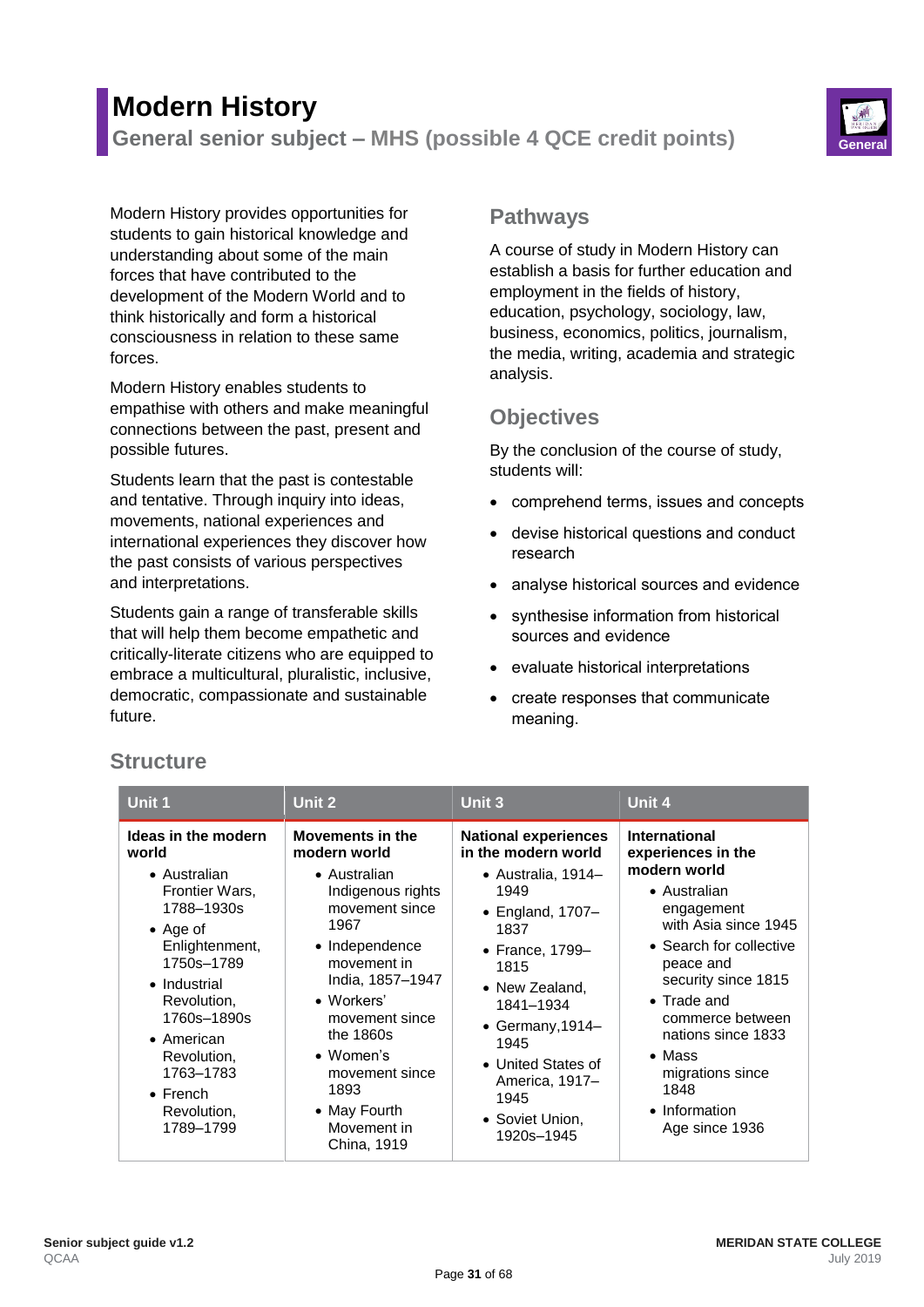| <b>Unit 1</b>                                                                                                                                                                                                                                     | Unit 2                                                                                                                                                                                                                                                                                                                                                                                                    | Unit $3$                                                                                                                        | Unit 4                                                                                                                                                                                                                                                                                |
|---------------------------------------------------------------------------------------------------------------------------------------------------------------------------------------------------------------------------------------------------|-----------------------------------------------------------------------------------------------------------------------------------------------------------------------------------------------------------------------------------------------------------------------------------------------------------------------------------------------------------------------------------------------------------|---------------------------------------------------------------------------------------------------------------------------------|---------------------------------------------------------------------------------------------------------------------------------------------------------------------------------------------------------------------------------------------------------------------------------------|
| $\bullet$ Age of<br>Imperialism,<br>1848-1914<br>$\bullet$ Meiji<br>Restoration,<br>1868-1912                                                                                                                                                     | • Independence<br>movement in<br>Algeria, 1945-<br>1962                                                                                                                                                                                                                                                                                                                                                   | • Japan, 1931-<br>1967<br>• China, 1931-<br>1976<br>· Indonesia, 1942-<br>1975<br>• India, 1947-1974<br>• Israel, 1948-<br>1993 | • Genocides<br>and ethnic<br>cleansings since<br>1941<br>• Nuclear Age since<br>1945<br>• Cold War, 1945-<br>1991                                                                                                                                                                     |
| • Boxer Rebellion,<br>1900-1901<br>• Russian<br>Revolution,<br>1905-1920s<br>• Xinhai<br>Revolution,<br>1911-1912<br>$\bullet$ Iranian<br>Revolution,<br>1977-1979<br>$\bullet$ Arab<br>Spring since<br>2010<br>• Alternative topic<br>for Unit 1 | • Independence<br>movement in<br>Vietnam, 1945-<br>1975<br>• Anti-apartheid<br>movement in<br>South Africa,<br>1948-1991<br>• African-<br>American civil<br>rights movement,<br>1954-1968<br>• Environmental<br>movement since<br>the 1960s<br>• LGBTIQ civil<br>rights movement<br>since 1969<br>• Pro-democracy<br>movement in<br>Myanmar<br>(Burma) since<br>1988<br>• Alternative topic<br>for Unit 2 | • South Korea,<br>1948-1972                                                                                                     | • Struggle for peace in<br>the Middle<br>East since 1948<br>• Cultural<br>globalisation since<br>1956<br>• Space<br>exploration since<br>1957<br>• Rights and<br>recognition of First<br>Peoples since 1982<br>• Terrorism, anti-<br>terrorism and<br>counter-terrorism<br>since 1984 |

## **Assessment**

In Units 1 and 2 students will complete formative assessment items including an essay in response to historical sources, an independent source investigation, a historical essay based on research and an examination.

In Units 3 and 4 students complete four summative assessments. The results from each of the assessments are added together to provide a subject score out of 100. Students will also receive an overall subject result (A–E).